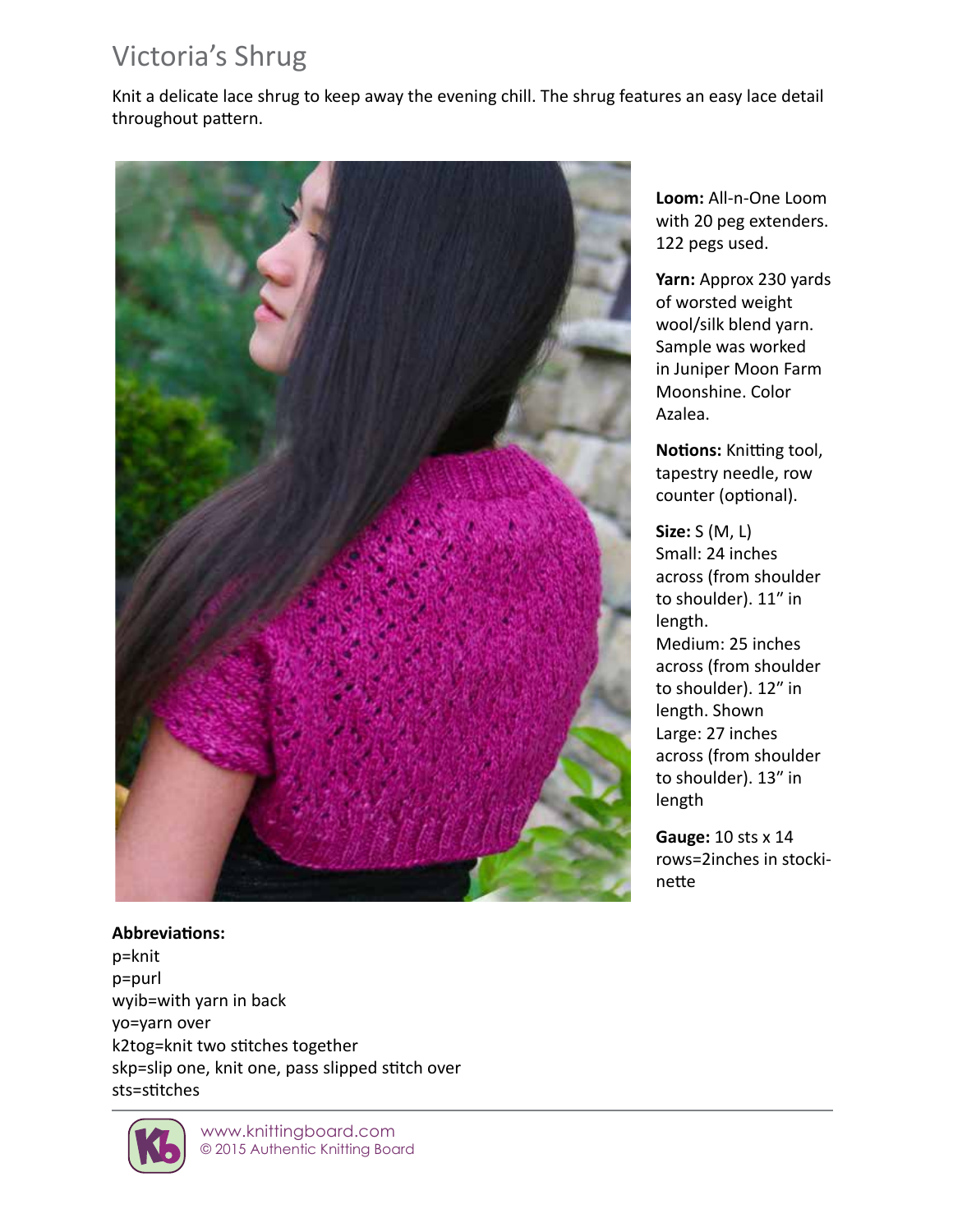# **INSTRUCTIONS**





Cast on 114 (122, 130) sts, prepare to work a flat panel **Row 1- Row 8:** \*k2, p2; rep from \* to last 2 sts. k2. **Row 9:** k to the end of row. **Row 10:** k2tog, k to the end of row. (113, 121, 129 sts remain)

#### **Begin Shrug Body**

**Row 1:** \*k1, skp, k, [yo, k1] twice, k2tog; rep from \* to last st, k1. Row 2 and all even rows: k to the end of row. **Row 3:** \*k1, skp, yo, k3, yo, k2tog; rep from \* to last st, k1. **Row 5: \*K1, yo, k1, k2tog, k1, skp, yo, k1; rep** from \* to last st, k1. **Row 7:** \*K2, yo, k2tog, k1, skp, yo, k1; rep from \* to last st, k1. **Row 8:** k to end of row. **Rep Rows 1-8:** Until panel measures approx 11 (12, 13) inches from cast on edge (or until desired length).

#### **End Shrug Body**

**Next row:** Cast on 1 stitch at beginning of next row (122 stitches on the loom). K1, \*p2, k2; rep from \* to end of row.

**Next 7 rows:** \*k2, p2; rep from \* to last 2 sts, k2.

Bind off with basic removal method. Weave ends in. Block.



www.knittingboard.com © 2015 Authentic Knitting Board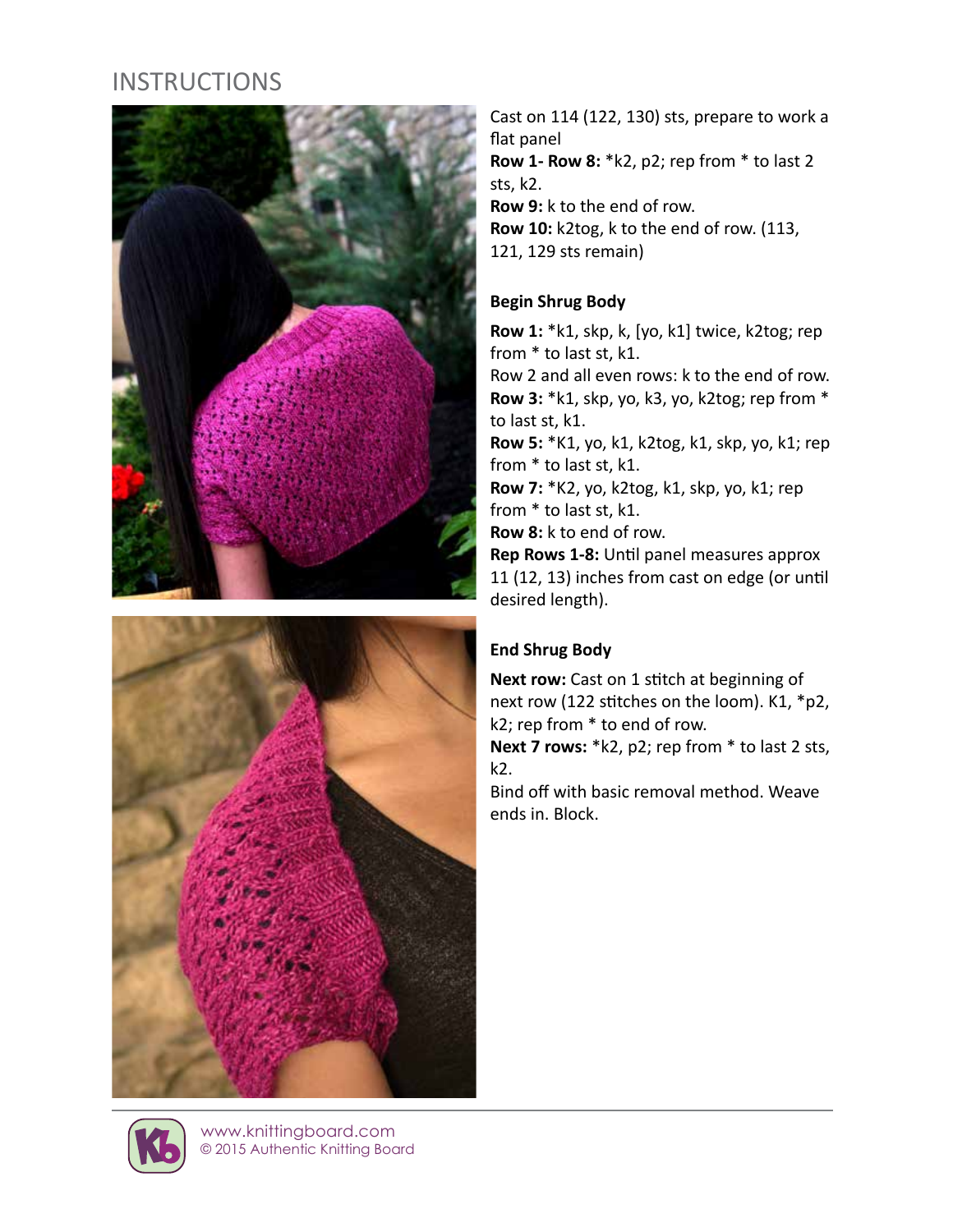### **Assembly**

Fold in half, then using the mattress stitch, seam the side of the ribbed edges to each other. See picture for assistance.





www.knittingboard.com<br>© 2015 Authentic Knitting Board